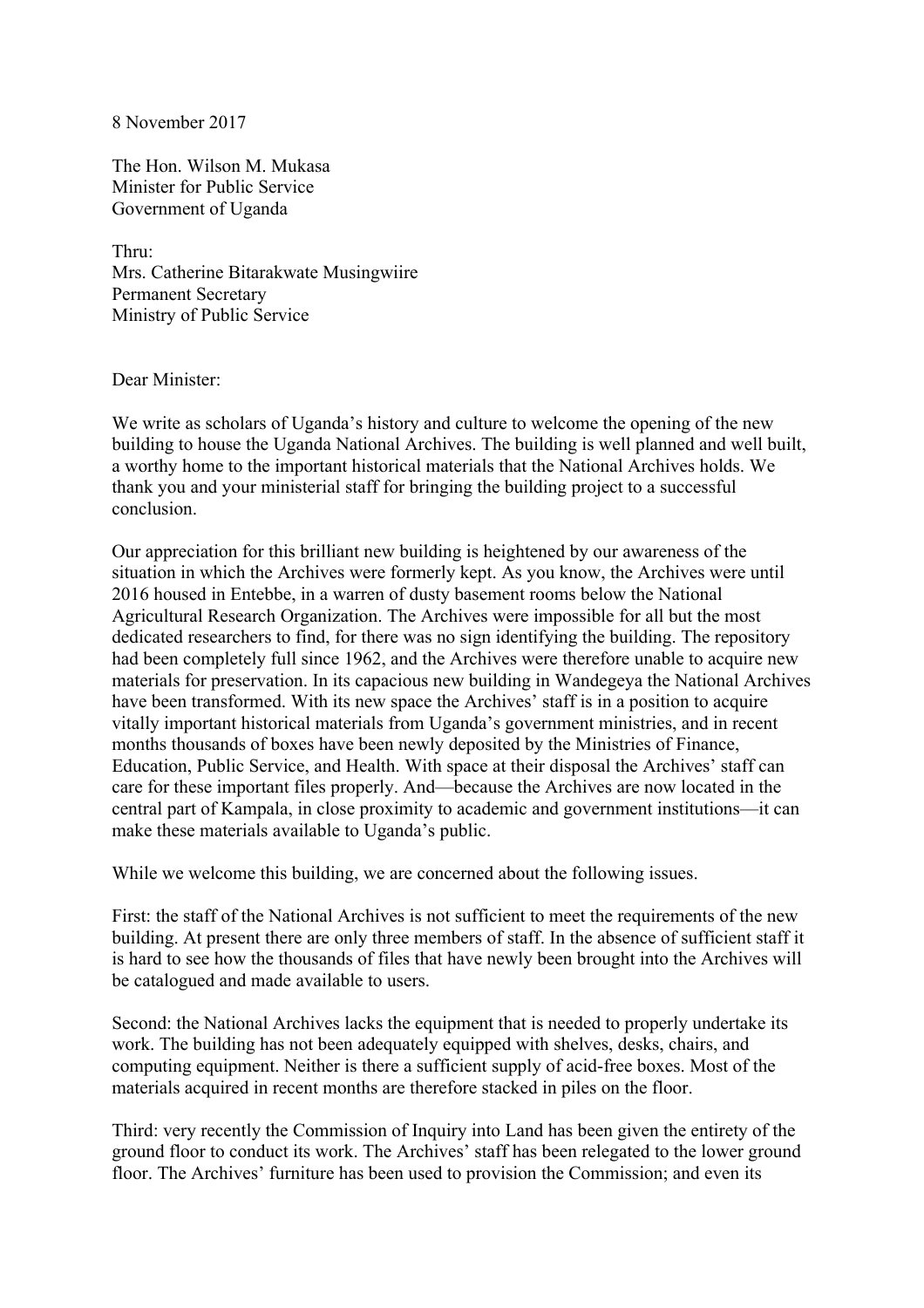storage rooms have been requisitioned. One room—previously used as a library for official and semi-official publications—has been partitioned and turned into offices for the Commission's use. The publications that formerly lined the shelves have been placed in boxes and stacked in the corner of another room.

We note that the amount of historical material meant to be housed in the new building is tremendous. Thousands of boxes have been deposited in the Archives in recent months, and there are thousands of boxes still to come from the Ministry of Foreign Affairs, from the Office of the President, and from other government departments. None of this material is as yet sorted or catalogued, and it is therefore not accessible to Archives users. The volume of paperwork alone will make the building bulge. And there is a need for working space, too, so that the huge amount of newly-archived files can be processed and read. There is also a need for equipment by which government communications kept in digital media can be preserved for posterity.

Given the growing number of universities, research institutions and research-based NGOs in Uganda that draw on archival materials for their work, we feel it important that the new building should be made as accessible and useable as possible. Relegating the Archives to the basement of the building makes it difficult for users to gain access, constrains the working space that the Archives' staff has available, and limits the amount of historical paperwork that government ministries can deposit.

We therefore urge you to

- 1. Invest, as soon as possible, in the outfitting and furnishing of the newly built National Archives, including the purchase of shelves, desks, chairs, and computing equipment;
- 2. Bring the staff establishment up to meet the considerable demands that are being placed in the institution; and
- 3. Ensure that the National Archives building would not permanently be given over to other government offices or departments to occupy.

A fully funded, staffed, and accessible National Archives will strengthen Uganda's government and academic institutions, facilitate government accountability, and enable the smoother operation of your Ministry. It will offer students an opportunity to learn valuable lessons about the past. And it will offer Uganda's citizens a resource with which to engage with the history of their country, so better to inform public debate about the future.

We stand ready to be of whatever assistance we can as the Uganda's National Archives enters into this new phase in its institutional life. Here is an exciting opportunity: a terrific building, carefully and competently constructed to meet the growing needs of archival preservation in Uganda. We look forward to working with you and with the Archives' staff to ensure that Uganda's citizens and scholars make the fullest use possible of this important national resource.

Thank you for your support and interest.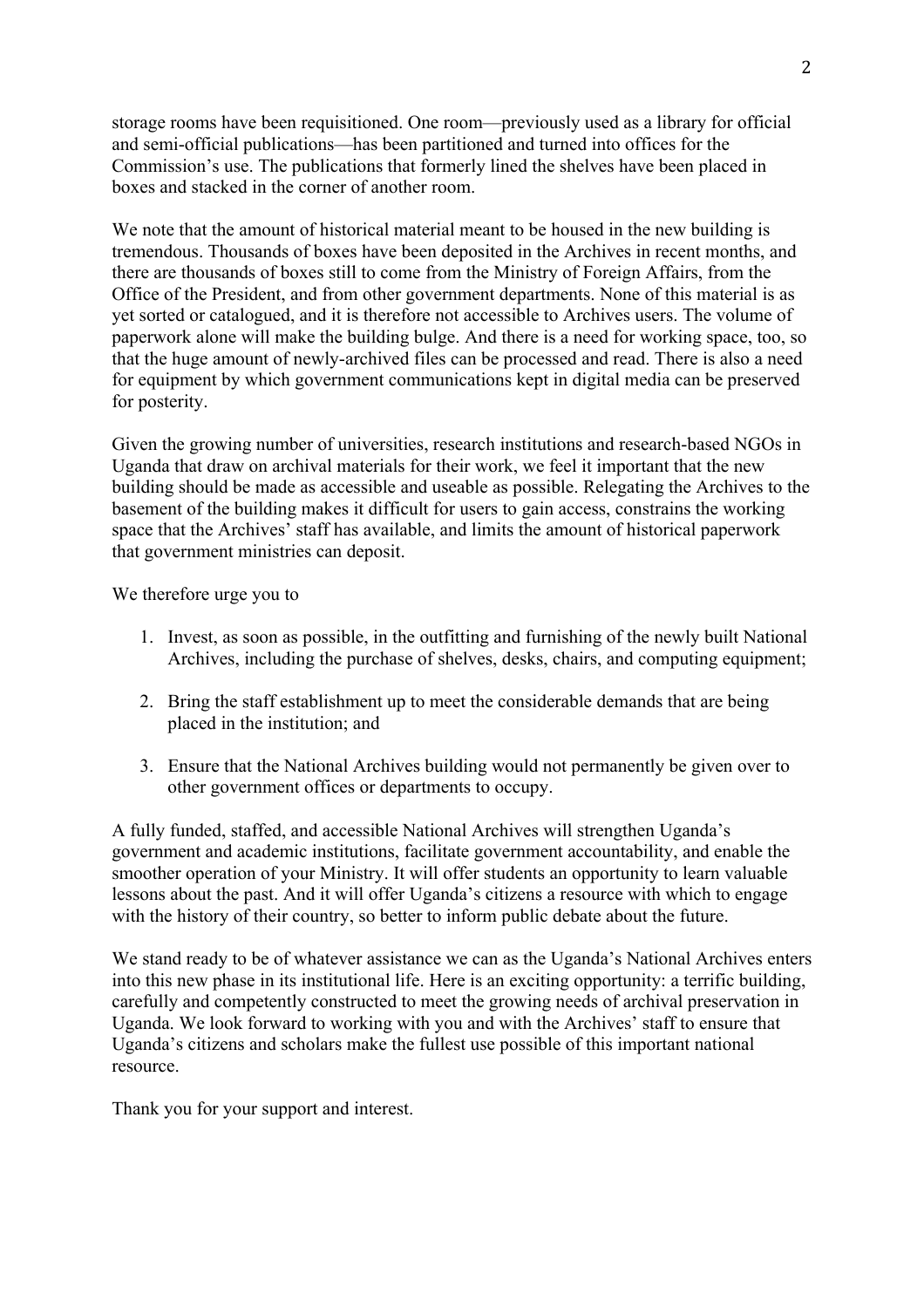## **Signatories**

Dr. Godfrey Asiimwe Associate Professor and Chair, Department of Development Studies Makerere University Uganda

Ms. Dorothy Atuhura Assistant Lecturer Faculty of Arts and Social Sciences Kyambogo University Uganda

Dr. David J. Bakibinga Professor of Commercial Law Makerere Univeristy Uganda

Dr. Alex Bangirana Makerere Institute for Social Development Uganda

Dr. Grace Carswell Reader in Human Geography University of Sussex United Kingdom

Dr. Terry Childs Independent Scholar United States

Ms. Kristen Connor Ph.D. student, Department of History and Anthropology University of Michigan United States

Dr. Alicia C. Decker Associate Professor of Women's, Gender, and Sexuality Studies The Pennsylvania State University United States

Dr. Shane Doyle Senior Lecturer in African History Director, Leeds Centre for African Studies University of Leeds United Kingdom

Dr. Jonathon Earle Assistant Professor of African History Centre College United States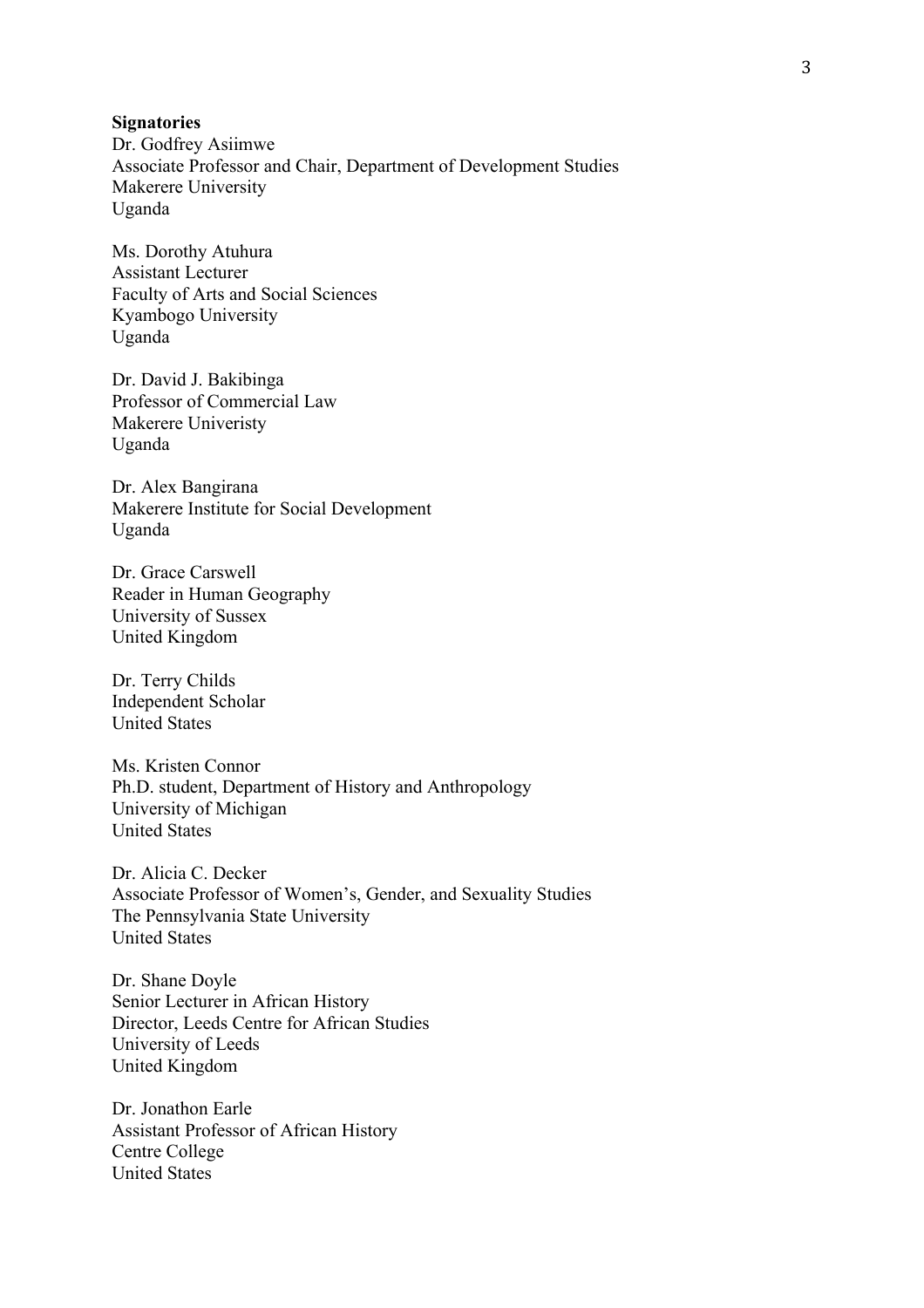Prof. Holger Bernt Hansen Centre of African Studies University of Copenhagen Denmark

Dr. Holly Hanson Professor of History and Co-Chair of Development Studies Mt. Holyoke College United States

Mr. Edward Kabongoya Uganda Adult Education Network Uganda

Dr. Israel Kafeero Executive Secretary, Seventh Day Adventist Church Uganda

Dr. Nelson Kasfir Professor of Government Emeritus Dartmouth College United States

Dr. Sidney L. Kasfir Professor of Art History Emory University United States

Prof. A.B. Kasozi Makerere Institute for Social Research Former Executive Director, National Council for Higher Education Uganda

Ms. Doreen Kembabazi Ph.D. Candidate Department of History, University of Michigan United States

Dr. Pamela Khanakwa Lecturer, Department of History, Archaeology and Heritage Studies Makerere University Uganda

Dr. Neil Kodesh Associate Professor, Department of History Director, African Studies Program University of Wisconsin United States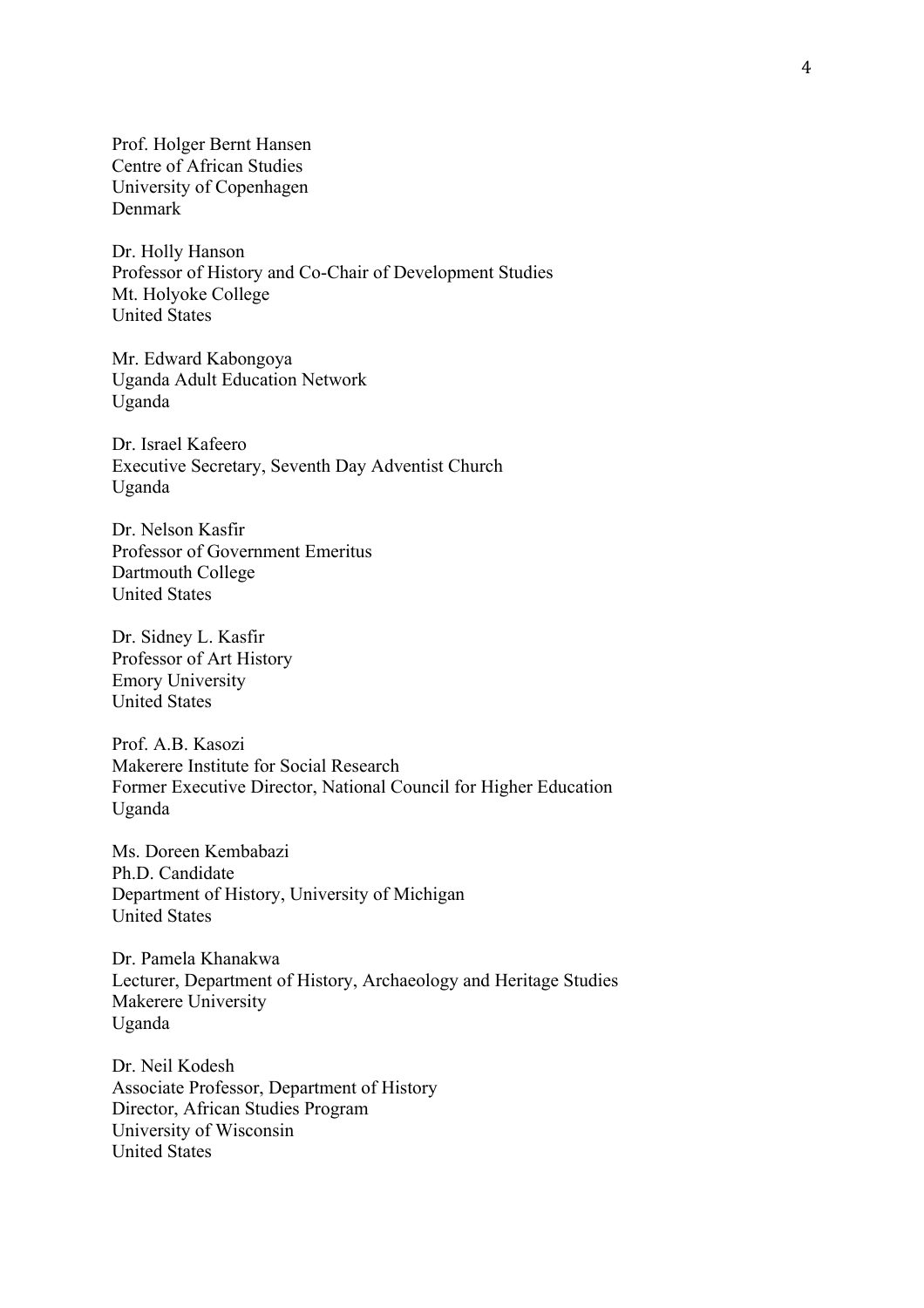Dr. Corinne Kratz Professor Emerita of Anthropology and African Studies Director, African Critical Inquiry Program Emory University United States

Prof. Joy C. Kwesiga Vice Chancellor Kabale University Uganda

Dr. Michel Lejeune Chairman, Board of Directors Research Education Network for Uganda (RENU) Uganda

Dr. Kate Bruce-Lockhart Postdoctoral Fellow University of Toronto Canada

Dr. John Lonsdale Professor Emeritus of History Fellow of Trinity College University of Cambridge United Kingdom

Dr. Julie MacArthur Assistant Professor, Department of History University of Toronto Canada

Prof. Henri Médard Institut des Mondes Africains Aix Marseille University France

Dr. Charlottle Mafumbo Academic Director, Uganda Development Studies SIT Study Abroad Uganda

Dr. P.E. Mugambi Executive Director Uganda Vice Chancellors' Forum Uganda

Dr. Gertrude Kayaga Mulindwa Director, National Library of Uganda Uganda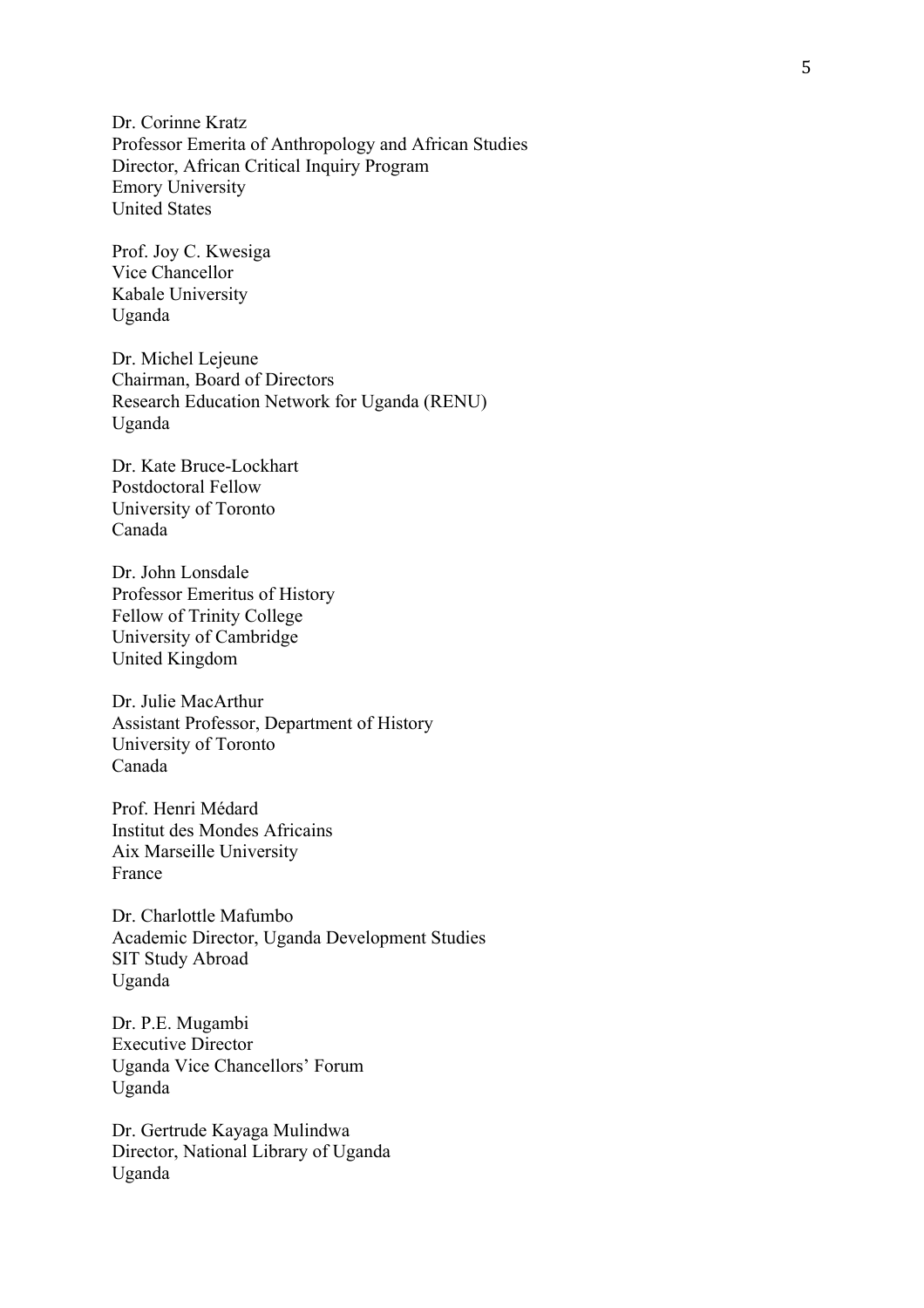Dr. Nora Mulira Director, Research and Development National Council for Higher Education Uganda

Dr. Nakanyike Musisi Professor, Department of History University of Toronto Canada

Ms. Sauda Nabukenya Ph.D. student, Department of History University of Michigan United States

Ms. Barbara Nakangu Ph.D. Fellow Makerere Institute for Social Research Uganda

Dr. Rose Clarke Nanyonga Vice Chancellor International Health Sciences Univeristy Uganda

Mr. Evarist Ngabirano Ph.D. Fellow Makerere Institute for Social Research Uganda

Prof. Paul Nugent Centre of African Studies University of Edinburgh Scotland

Mr. David Obot Chief Executive Officer Network of Ugandan Researchers and Research Users Uganda

Dr. Laury Lawrence Ocen Research Fellow Makerere University Uganda

Dr. Constant Okello-Obura Professor, East African School of Library and Information Sciences Makerere University Uganda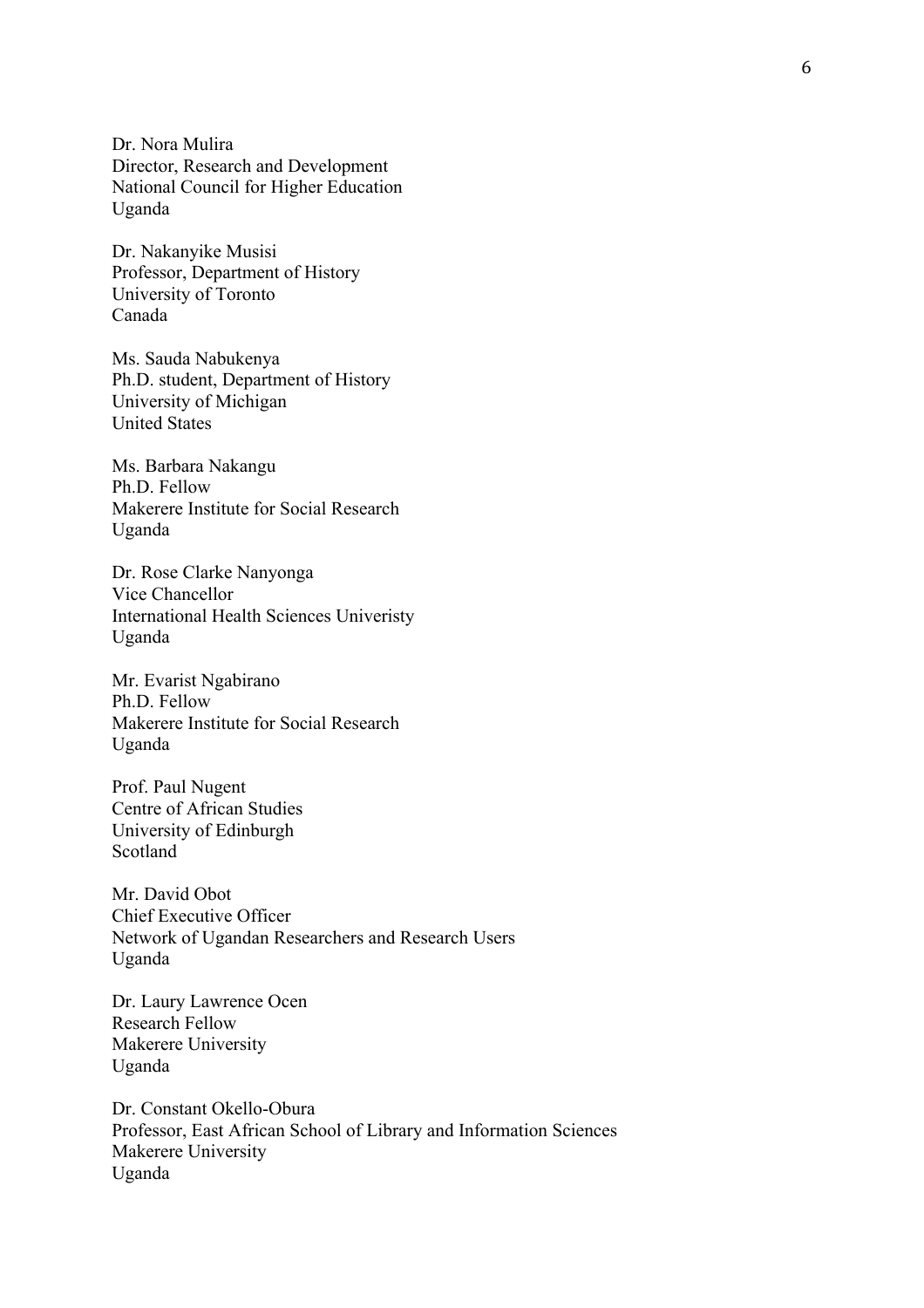Mr. Martin Okia Chairman Uganda Reproduction Rights Association Uganda

Mr. Augustine Omare -Okurut Secretary General Uganda National Commission for UNESCO Uganda

Dr. Derek R. Peterson Professor, Department of History University of Michigan United States

Dr. Merrick Posnansky Professor Emeritus, History and Anthropology University of California at Los Angeles United States

Dr. Richard Reid Professor of the History of Africa Head, School of History, Religions and Philosophies School of Oriental and African Studies University of London United Kingdom

Dr. Peter Robertshaw Interim Chair of Sociology Emeritus Professor of Anthropology California State University United States

Prof. Simon Rutabajuka Chair, Department of History Makerere University Uganda

Dr. Isabella Soi Lecturer in African Studies Università degli Studi di Cagliari Italy

Mr. Yahya Sseremba Ph.D. Fellow Makerere Institute for Social Research Uganda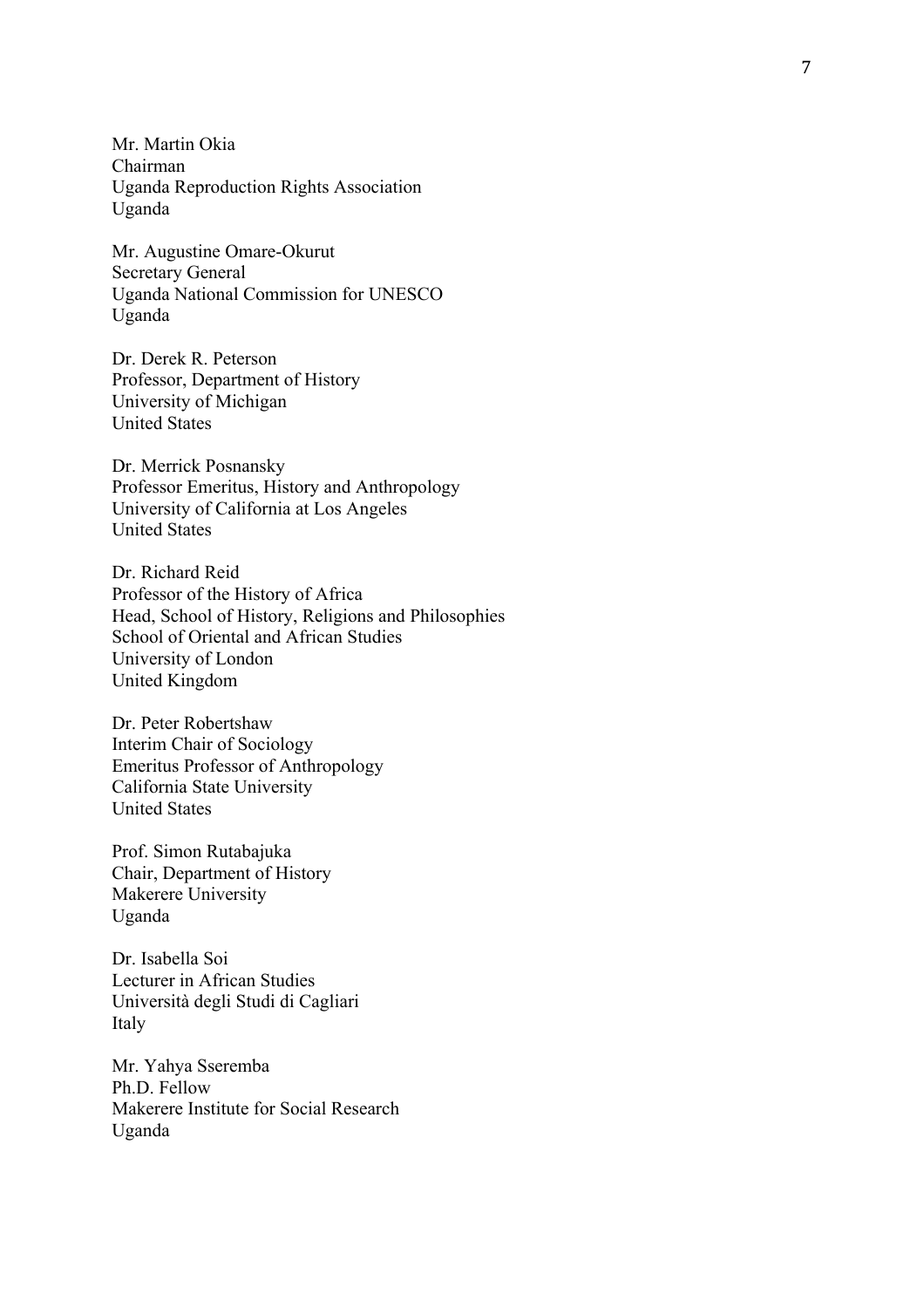Dr. Eliz. Nassali State Senior Librarian Makerere University Uganda

Dr. Edward I. Steinhart Professor Emeritus of History Texas Tech University United States

Dr. Rhiannon Stephens Associate Professor, Department of History Columbia University United States

Dr. Carol Summers Professor of International Studies Chair, Department of History University of Richmond United States

Dr. Edgar Curtis Taylor Postdoctoral Fellow Centre for Indian Studies in Africa University of the Witwatersrand South Africa

David Ngendo Tshimba Assistant Lecturer and Research Fellow Department of Governance and Peace Studies Uganda Martyrs University Uganda

Prof. Michael Twaddle Institute of Commonwealth Studies University of London United Kingdom

Dr. Ben Twagira Post-Doctoral Fellow, Institute of African Studies Emory University United States

Dr. Richard Vokes Senior Lecturer Department of Anthropology and Development Studies University of Adelaide Australia